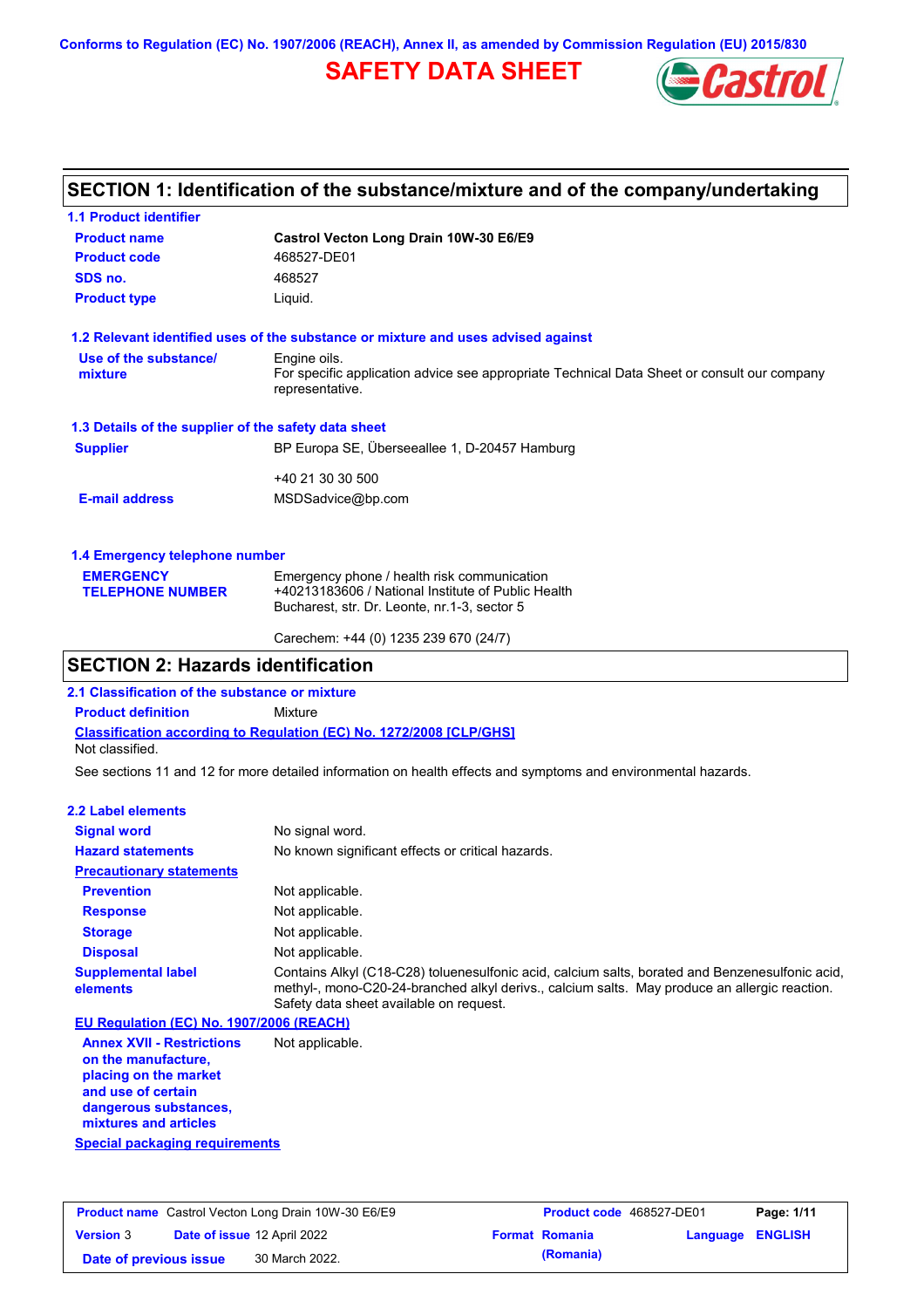## **SECTION 2: Hazards identification**

| <b>Containers to be fitted</b><br>with child-resistant<br>fastenings                                                     | Not applicable.                                                                                                                                                                                                          |  |
|--------------------------------------------------------------------------------------------------------------------------|--------------------------------------------------------------------------------------------------------------------------------------------------------------------------------------------------------------------------|--|
| <b>Tactile warning of danger</b><br>Not applicable.                                                                      |                                                                                                                                                                                                                          |  |
| 2.3 Other hazards                                                                                                        |                                                                                                                                                                                                                          |  |
| <b>Results of PBT and vPvB</b><br>assessment                                                                             | Product does not meet the criteria for PBT or vPvB according to Regulation (EC) No. 1907/2006,<br>Annex XIII.                                                                                                            |  |
| <b>Product meets the criteria</b><br>for PBT or vPvB according<br>to Regulation (EC) No.<br><b>1907/2006, Annex XIII</b> | This mixture does not contain any substances that are assessed to be a PBT or a vPvB.                                                                                                                                    |  |
| Other hazards which do<br>not result in classification                                                                   | Defatting to the skin.<br>USED ENGINE OILS<br>Used engine oil may contain hazardous components which have the potential to cause skin<br>cancer.<br>See Toxicological Information, section 11 of this Safety Data Sheet. |  |

### **SECTION 3: Composition/information on ingredients**

| <b>3.2 Mixtures</b> |  |
|---------------------|--|
|---------------------|--|

Mixture **Product definition**

| <b>Product/ingredient</b><br>name                                                              | <b>Identifiers</b>                                                                             | %       | <b>Regulation (EC) No.</b><br>1272/2008 [CLP] | <b>Type</b> |
|------------------------------------------------------------------------------------------------|------------------------------------------------------------------------------------------------|---------|-----------------------------------------------|-------------|
| Distillates (petroleum), hydrotreated<br>heavy paraffinic                                      | REACH #: 01-2119484627-25 ≥75 - ≤90<br>EC: 265-157-1<br>CAS: 64742-54-7<br>Index: 649-467-00-8 |         | Not classified.                               | $[2]$       |
| Lubricating oils (petroleum), C20-50,<br>hydrotreated neutral oil-based                        | REACH #: 01-2119474889-13<br>EC: 276-738-4<br>CAS: 72623-87-1<br>Index: 649-483-00-5           | ≤10     | Not classified.                               | $[2]$       |
| Distillates (petroleum), solvent-<br>dewaxed heavy paraffinic                                  | REACH #: 01-2119471299-27<br>EC: 265-169-7<br>CAS: 64742-65-0<br>Index: 649-474-00-6           | ≤5      | Not classified.                               | [2]         |
| Distillates (petroleum), hydrotreated<br>light paraffinic                                      | REACH #: 01-2119487077-29 ≤3<br>EC: 265-158-7<br>CAS: 64742-55-8<br>Index: 649-468-00-3        |         | Not classified.                               | $[2]$       |
| reaction mass of isomers of:<br>C7-9-alkyl 3-(3,5-di-tert-butyl-<br>4-hydroxyphenyl)propionate | REACH #: 01-0000015551-76 ≤3<br>$EC: 406-040-9$<br>CAS: 125643-61-0<br>Index: 607-530-00-7     |         | Aquatic Chronic 4, H413                       | $[1]$       |
| Alkyl (C18-C28) toluenesulfonic acid,<br>calcium salts, borated                                | $EC: -$<br>$CAS. -$                                                                            | ≤0.3    | Skin Sens. 1B, H317<br>Repr. 2, H361d         | $[1]$       |
| Benzenesulfonic acid, methyl-, mono-<br>C20-24-branched alkyl derivs.,<br>calcium salts        | CAS: 722503-68-6                                                                               | ≤ $0.3$ | Skin Sens. 1B, H317                           | $[1]$       |

**See Section 16 for the full text of the H statements declared above.**

#### **Type**

[1] Substance classified with a health or environmental hazard

[2] Substance with a workplace exposure limit

[3] Substance meets the criteria for PBT according to Regulation (EC) No. 1907/2006, Annex XIII

[4] Substance meets the criteria for vPvB according to Regulation (EC) No. 1907/2006, Annex XIII

[5] Substance of equivalent concern

[6] Additional disclosure due to company policy

Occupational exposure limits, if available, are listed in Section 8.

| <b>Product name</b> Castrol Vecton Long Drain 10W-30 E6/E9 |  | <b>Product code</b> 468527-DE01    |  | Page: 2/11            |                         |  |
|------------------------------------------------------------|--|------------------------------------|--|-----------------------|-------------------------|--|
| <b>Version 3</b>                                           |  | <b>Date of issue 12 April 2022</b> |  | <b>Format Romania</b> | <b>Language ENGLISH</b> |  |
| Date of previous issue                                     |  | 30 March 2022.                     |  | (Romania)             |                         |  |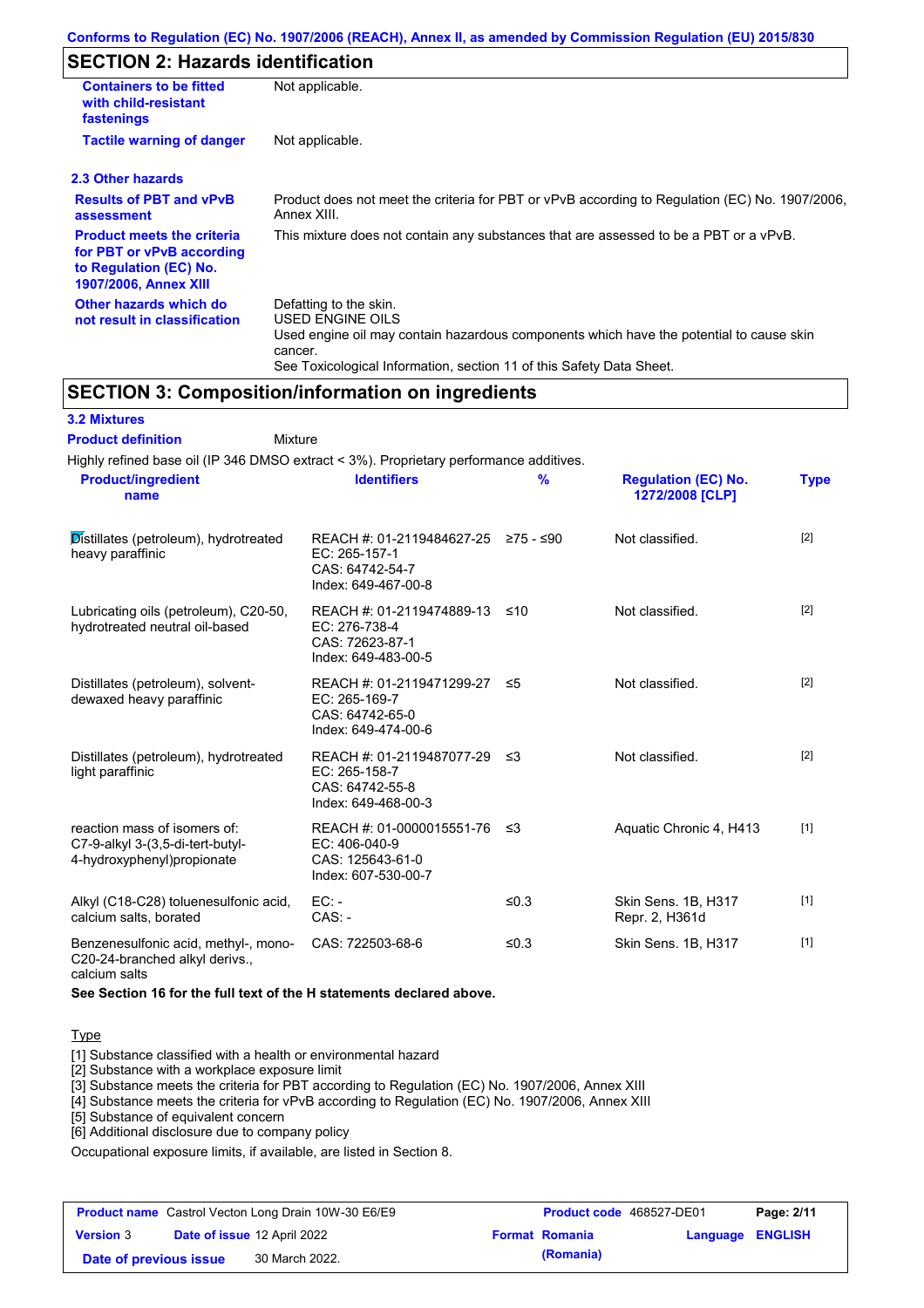### **SECTION 4: First aid measures**

| <b>4.1 Description of first aid measures</b> |                                                                                                                                                                                                                                                     |
|----------------------------------------------|-----------------------------------------------------------------------------------------------------------------------------------------------------------------------------------------------------------------------------------------------------|
| Eye contact                                  | In case of contact, immediately flush eyes with plenty of water for at least 15 minutes. Eyelids<br>should be held away from the eyeball to ensure thorough rinsing. Check for and remove any<br>contact lenses. Get medical attention.             |
| <b>Skin contact</b>                          | Wash skin thoroughly with soap and water or use recognised skin cleanser. Remove<br>contaminated clothing and shoes. Wash clothing before reuse. Clean shoes thoroughly before<br>reuse. Get medical attention if irritation develops.              |
| <b>Inhalation</b>                            | If inhaled, remove to fresh air. In case of inhalation of decomposition products in a fire,<br>symptoms may be delayed. The exposed person may need to be kept under medical<br>surveillance for 48 hours. Get medical attention if symptoms occur. |
| <b>Ingestion</b>                             | Do not induce vomiting unless directed to do so by medical personnel. Get medical attention if<br>symptoms occur.                                                                                                                                   |
| <b>Protection of first-aiders</b>            | No action shall be taken involving any personal risk or without suitable training.                                                                                                                                                                  |

#### **4.2 Most important symptoms and effects, both acute and delayed**

See Section 11 for more detailed information on health effects and symptoms.

| <b>Potential acute health effects</b> |                                                                                                                     |
|---------------------------------------|---------------------------------------------------------------------------------------------------------------------|
| <b>Inhalation</b>                     | Exposure to decomposition products may cause a health hazard. Serious effects may be<br>delayed following exposure. |
| <b>Ingestion</b>                      | No known significant effects or critical hazards.                                                                   |
| <b>Skin contact</b>                   | Defatting to the skin. May cause skin dryness and irritation.                                                       |
| <b>Eye contact</b>                    | No known significant effects or critical hazards.                                                                   |
|                                       | Delayed and immediate effects as well as chronic effects from short and long-term exposure                          |
| <b>Inhalation</b>                     | Overexposure to the inhalation of airborne droplets or aerosols may cause irritation of the<br>respiratory tract.   |
| <b>Ingestion</b>                      | Ingestion of large quantities may cause nausea and diarrhoea.                                                       |
| <b>Skin contact</b>                   | Prolonged or repeated contact can defat the skin and lead to irritation and/or dermatitis.                          |
| Eye contact                           | Potential risk of transient stinging or redness if accidental eye contact occurs.                                   |
|                                       |                                                                                                                     |

#### **4.3 Indication of any immediate medical attention and special treatment needed**

**Notes to physician** Treatment should in general be symptomatic and directed to relieving any effects. In case of inhalation of decomposition products in a fire, symptoms may be delayed. The exposed person may need to be kept under medical surveillance for 48 hours.

# **SECTION 5: Firefighting measures**

| 5.1 Extinguishing media                                   |                                                                                                                                                                                                                                                                                                                                                                   |
|-----------------------------------------------------------|-------------------------------------------------------------------------------------------------------------------------------------------------------------------------------------------------------------------------------------------------------------------------------------------------------------------------------------------------------------------|
| <b>Suitable extinguishing</b><br>media                    | In case of fire, use foam, dry chemical or carbon dioxide extinguisher or spray.                                                                                                                                                                                                                                                                                  |
| <b>Unsuitable extinguishing</b><br>media                  | Do not use water jet. The use of a water jet may cause the fire to spread by splashing the<br>burning product.                                                                                                                                                                                                                                                    |
| 5.2 Special hazards arising from the substance or mixture |                                                                                                                                                                                                                                                                                                                                                                   |
| <b>Hazards from the</b><br>substance or mixture           | In a fire or if heated, a pressure increase will occur and the container may burst.                                                                                                                                                                                                                                                                               |
| <b>Hazardous combustion</b><br>products                   | Combustion products may include the following:<br>carbon oxides $(CO, CO2)$ (carbon monoxide, carbon dioxide)<br>nitrogen oxides ( $NO$ , $NO2$ etc.)                                                                                                                                                                                                             |
| 5.3 Advice for firefighters                               |                                                                                                                                                                                                                                                                                                                                                                   |
| <b>Special precautions for</b><br>fire-fighters           | No action shall be taken involving any personal risk or without suitable training. Promptly<br>isolate the scene by removing all persons from the vicinity of the incident if there is a fire.                                                                                                                                                                    |
| <b>Special protective</b><br>equipment for fire-fighters  | Fire-fighters should wear appropriate protective equipment and self-contained breathing<br>apparatus (SCBA) with a full face-piece operated in positive pressure mode. Clothing for fire-<br>fighters (including helmets, protective boots and gloves) conforming to European standard EN<br>469 will provide a basic level of protection for chemical incidents. |

| <b>Product name</b> Castrol Vecton Long Drain 10W-30 E6/E9 |  | <b>Product code</b> 468527-DE01 |  | Page: 3/11            |                         |  |
|------------------------------------------------------------|--|---------------------------------|--|-----------------------|-------------------------|--|
| <b>Version 3</b>                                           |  | Date of issue 12 April 2022     |  | <b>Format Romania</b> | <b>Language ENGLISH</b> |  |
| Date of previous issue                                     |  | 30 March 2022.                  |  | (Romania)             |                         |  |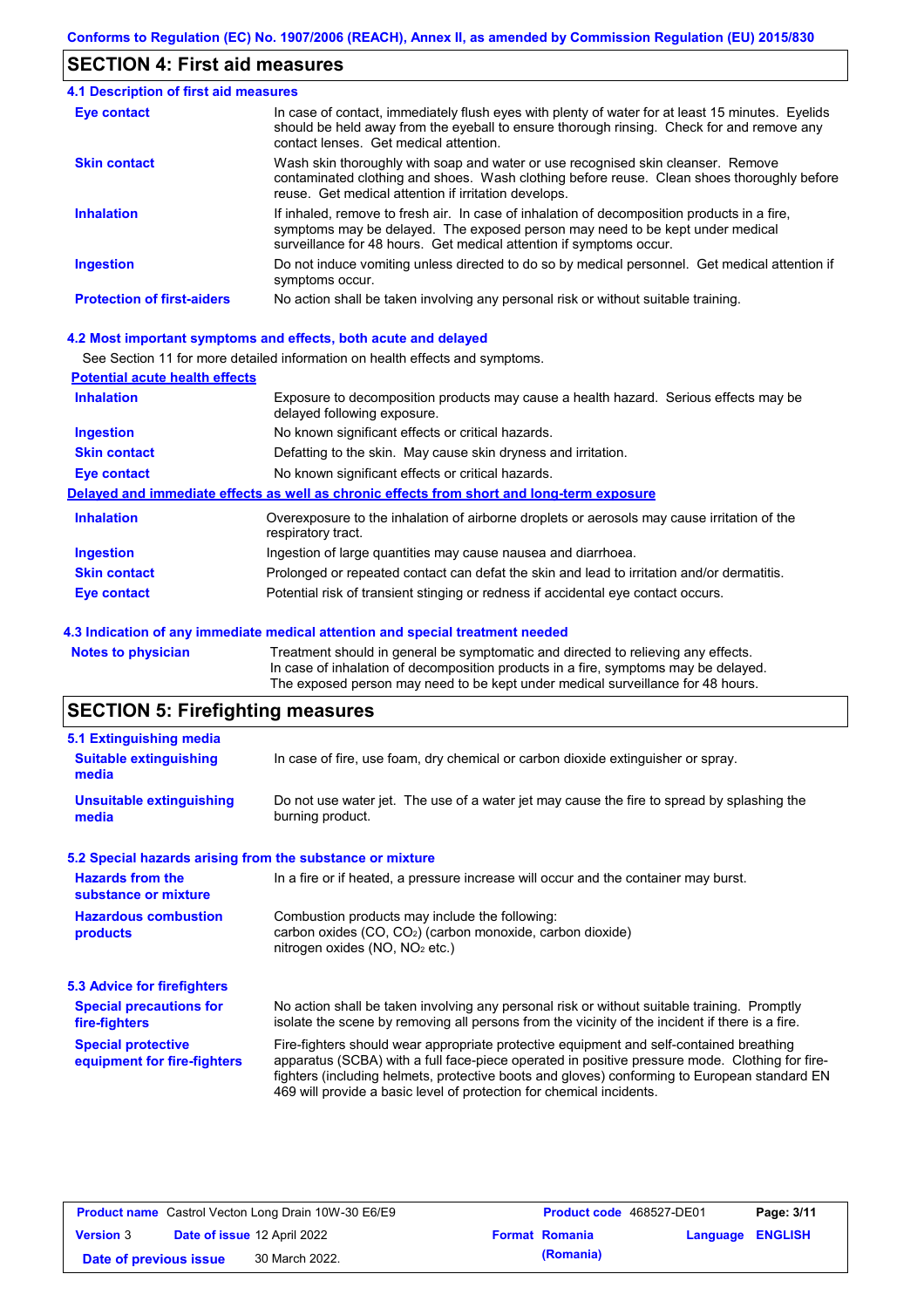# **SECTION 6: Accidental release measures**

|                                                          | 6.1 Personal precautions, protective equipment and emergency procedures                                                                                                                                                                                                                                                                                                                        |
|----------------------------------------------------------|------------------------------------------------------------------------------------------------------------------------------------------------------------------------------------------------------------------------------------------------------------------------------------------------------------------------------------------------------------------------------------------------|
| For non-emergency<br>personnel                           | No action shall be taken involving any personal risk or without suitable training. Evacuate<br>surrounding areas. Keep unnecessary and unprotected personnel from entering. Do not touch<br>or walk through spilt material. Floors may be slippery; use care to avoid falling. Put on<br>appropriate personal protective equipment.                                                            |
| For emergency responders                                 | If specialised clothing is required to deal with the spillage, take note of any information in<br>Section 8 on suitable and unsuitable materials. See also the information in "For non-<br>emergency personnel".                                                                                                                                                                               |
| <b>6.2 Environmental</b><br>precautions                  | Avoid dispersal of spilt material and runoff and contact with soil, waterways, drains and sewers.<br>Inform the relevant authorities if the product has caused environmental pollution (sewers,<br>waterways, soil or air).                                                                                                                                                                    |
| 6.3 Methods and material for containment and cleaning up |                                                                                                                                                                                                                                                                                                                                                                                                |
| <b>Small spill</b>                                       | Stop leak if without risk. Move containers from spill area. Absorb with an inert material and<br>place in an appropriate waste disposal container. Dispose of via a licensed waste disposal<br>contractor.                                                                                                                                                                                     |
| <b>Large spill</b>                                       | Stop leak if without risk. Move containers from spill area. Prevent entry into sewers, water<br>courses, basements or confined areas. Contain and collect spillage with non-combustible,<br>absorbent material e.g. sand, earth, vermiculite or diatomaceous earth and place in container<br>for disposal according to local regulations. Dispose of via a licensed waste disposal contractor. |
| 6.4 Reference to other<br><b>sections</b>                | See Section 1 for emergency contact information.<br>See Section 5 for firefighting measures.<br>See Section 8 for information on appropriate personal protective equipment.<br>See Section 12 for environmental precautions.<br>See Section 13 for additional waste treatment information.                                                                                                     |

# **SECTION 7: Handling and storage**

| 7.1 Precautions for safe handling                                                    |                                                                                                                                                                                                                                                                                                                                                                                                                                                                                          |  |  |  |  |
|--------------------------------------------------------------------------------------|------------------------------------------------------------------------------------------------------------------------------------------------------------------------------------------------------------------------------------------------------------------------------------------------------------------------------------------------------------------------------------------------------------------------------------------------------------------------------------------|--|--|--|--|
| <b>Protective measures</b>                                                           | Put on appropriate personal protective equipment.                                                                                                                                                                                                                                                                                                                                                                                                                                        |  |  |  |  |
| <b>Advice on general</b><br>occupational hygiene                                     | Eating, drinking and smoking should be prohibited in areas where this material is handled,<br>stored and processed. Wash thoroughly after handling. Remove contaminated clothing and<br>protective equipment before entering eating areas. See also Section 8 for additional<br>information on hygiene measures.                                                                                                                                                                         |  |  |  |  |
| <b>7.2 Conditions for safe</b><br>storage, including any<br><i>incompatibilities</i> | Store in accordance with local regulations. Store in a dry, cool and well-ventilated area, away<br>from incompatible materials (see Section 10). Keep away from heat and direct sunlight. Keep<br>container tightly closed and sealed until ready for use. Containers that have been opened must<br>be carefully resealed and kept upright to prevent leakage. Store and use only in equipment/<br>containers designed for use with this product. Do not store in unlabelled containers. |  |  |  |  |
| <b>Not suitable</b>                                                                  | Prolonged exposure to elevated temperature                                                                                                                                                                                                                                                                                                                                                                                                                                               |  |  |  |  |
| 7.3 Specific end use(s)                                                              |                                                                                                                                                                                                                                                                                                                                                                                                                                                                                          |  |  |  |  |
| <b>Recommendations</b>                                                               | See section 1.2 and Exposure scenarios in annex, if applicable.                                                                                                                                                                                                                                                                                                                                                                                                                          |  |  |  |  |
|                                                                                      | <b>SECTION 8: Exposure controls/personal protection</b>                                                                                                                                                                                                                                                                                                                                                                                                                                  |  |  |  |  |
| <b>8.1 Control parameters</b>                                                        |                                                                                                                                                                                                                                                                                                                                                                                                                                                                                          |  |  |  |  |
| <b>Occupational exposure limits</b>                                                  |                                                                                                                                                                                                                                                                                                                                                                                                                                                                                          |  |  |  |  |
| <b>Product/ingredient name</b>                                                       | <b>Exposure limit values</b>                                                                                                                                                                                                                                                                                                                                                                                                                                                             |  |  |  |  |
|                                                                                      | Distillates (petroleum), hydrotreated heavy paraffinic HG 1218/2006 with subsequent modifications and additions<br>(Romania).<br>VLA: 5 mg/m <sup>3</sup> 8 hours. Issued/Revised: 10/2006                                                                                                                                                                                                                                                                                               |  |  |  |  |

|                                                                         |                | Short term: 10 mg/m <sup>3</sup> 15 minutes. Issued/Revised: 10/2006                                                                                                                                        |                          |          |                |  |
|-------------------------------------------------------------------------|----------------|-------------------------------------------------------------------------------------------------------------------------------------------------------------------------------------------------------------|--------------------------|----------|----------------|--|
| Lubricating oils (petroleum), C20-50, hydrotreated<br>neutral oil-based |                | HG 1218/2006 with subsequent modifications and additions<br>(Romania).<br>VLA: 5 mg/m <sup>3</sup> 8 hours. Issued/Revised: 10/2006<br>Short term: 10 mg/m <sup>3</sup> 15 minutes. Issued/Revised: 10/2006 |                          |          |                |  |
| Distillates (petroleum), solvent-dewaxed heavy<br>paraffinic            |                | HG 1218/2006 with subsequent modifications and additions<br>(Romania).<br>VLA: 5 mg/m <sup>3</sup> 8 hours. Issued/Revised: 10/2006<br>Short term: 10 mg/m <sup>3</sup> 15 minutes. Issued/Revised: 10/2006 |                          |          |                |  |
| <b>Product name</b> Castrol Vecton Long Drain 10W-30 E6/E9              |                |                                                                                                                                                                                                             | Product code 468527-DE01 |          | Page: 4/11     |  |
| <b>Version 3</b><br>Date of issue 12 April 2022                         |                |                                                                                                                                                                                                             | <b>Format Romania</b>    | Language | <b>ENGLISH</b> |  |
| Date of previous issue                                                  | 30 March 2022. |                                                                                                                                                                                                             | (Romania)                |          |                |  |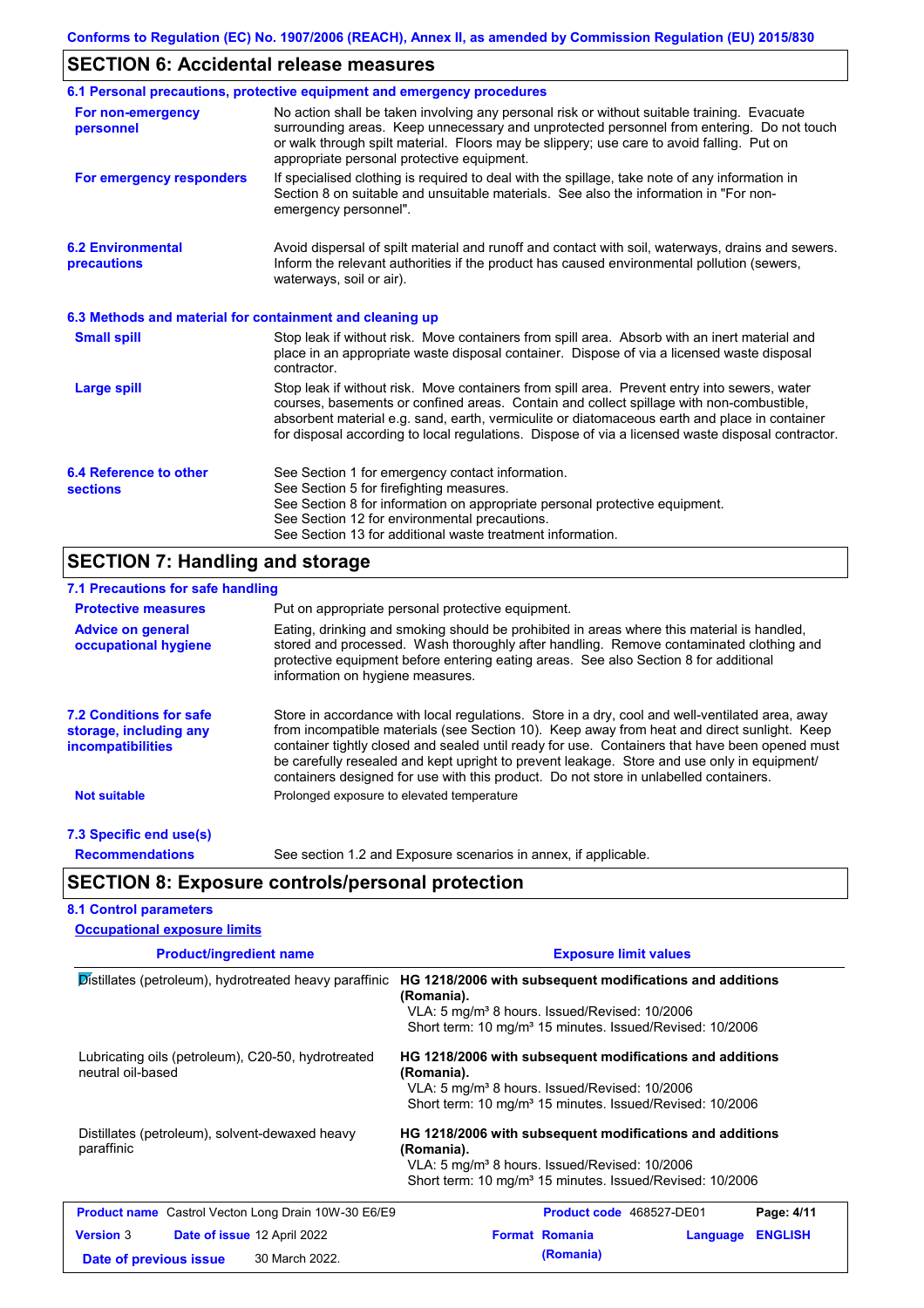# **SECTION 8: Exposure controls/personal protection**

| Distillates (petroleum), hydrotreated light paraffinic      |                                                                                                                                                                                                                                                                                                                                                                                                                                                                                                                                                                                                                                                                                                                                                                                                                                                                                                                                                                                                                            | HG 1218/2006 with subsequent modifications and additions<br>(Romania).<br>VLA: 5 mg/m <sup>3</sup> 8 hours. Issued/Revised: 10/2006<br>Short term: 10 mg/m <sup>3</sup> 15 minutes. Issued/Revised: 10/2006                                                                                                                                                                                                                                                                                                                                                                                                                                                                                                                                                                                                                                                                                                                                                                                             |  |  |  |  |
|-------------------------------------------------------------|----------------------------------------------------------------------------------------------------------------------------------------------------------------------------------------------------------------------------------------------------------------------------------------------------------------------------------------------------------------------------------------------------------------------------------------------------------------------------------------------------------------------------------------------------------------------------------------------------------------------------------------------------------------------------------------------------------------------------------------------------------------------------------------------------------------------------------------------------------------------------------------------------------------------------------------------------------------------------------------------------------------------------|---------------------------------------------------------------------------------------------------------------------------------------------------------------------------------------------------------------------------------------------------------------------------------------------------------------------------------------------------------------------------------------------------------------------------------------------------------------------------------------------------------------------------------------------------------------------------------------------------------------------------------------------------------------------------------------------------------------------------------------------------------------------------------------------------------------------------------------------------------------------------------------------------------------------------------------------------------------------------------------------------------|--|--|--|--|
| quidance only.                                              |                                                                                                                                                                                                                                                                                                                                                                                                                                                                                                                                                                                                                                                                                                                                                                                                                                                                                                                                                                                                                            | Whilst specific OELs for certain components may be shown in this section, other components may be present in any mist,<br>vapour or dust produced. Therefore, the specific OELs may not be applicable to the product as a whole and are provided for                                                                                                                                                                                                                                                                                                                                                                                                                                                                                                                                                                                                                                                                                                                                                    |  |  |  |  |
| <b>Recommended monitoring</b><br>procedures                 | If this product contains ingredients with exposure limits, personal, workplace atmosphere or<br>biological monitoring may be required to determine the effectiveness of the ventilation or other<br>control measures and/or the necessity to use respiratory protective equipment. Reference<br>should be made to monitoring standards, such as the following: European Standard EN 689<br>(Workplace atmospheres - Guidance for the assessment of exposure by inhalation to chemical<br>agents for comparison with limit values and measurement strategy) European Standard EN<br>14042 (Workplace atmospheres - Guide for the application and use of procedures for the<br>assessment of exposure to chemical and biological agents) European Standard EN 482<br>(Workplace atmospheres - General requirements for the performance of procedures for the<br>measurement of chemical agents) Reference to national guidance documents for methods for<br>the determination of hazardous substances will also be required. |                                                                                                                                                                                                                                                                                                                                                                                                                                                                                                                                                                                                                                                                                                                                                                                                                                                                                                                                                                                                         |  |  |  |  |
| <b>Derived No Effect Level</b><br>No DNELs/DMELs available. |                                                                                                                                                                                                                                                                                                                                                                                                                                                                                                                                                                                                                                                                                                                                                                                                                                                                                                                                                                                                                            |                                                                                                                                                                                                                                                                                                                                                                                                                                                                                                                                                                                                                                                                                                                                                                                                                                                                                                                                                                                                         |  |  |  |  |
| <b>Predicted No Effect Concentration</b>                    |                                                                                                                                                                                                                                                                                                                                                                                                                                                                                                                                                                                                                                                                                                                                                                                                                                                                                                                                                                                                                            |                                                                                                                                                                                                                                                                                                                                                                                                                                                                                                                                                                                                                                                                                                                                                                                                                                                                                                                                                                                                         |  |  |  |  |
| No PNECs available                                          |                                                                                                                                                                                                                                                                                                                                                                                                                                                                                                                                                                                                                                                                                                                                                                                                                                                                                                                                                                                                                            |                                                                                                                                                                                                                                                                                                                                                                                                                                                                                                                                                                                                                                                                                                                                                                                                                                                                                                                                                                                                         |  |  |  |  |
| <b>8.2 Exposure controls</b>                                |                                                                                                                                                                                                                                                                                                                                                                                                                                                                                                                                                                                                                                                                                                                                                                                                                                                                                                                                                                                                                            |                                                                                                                                                                                                                                                                                                                                                                                                                                                                                                                                                                                                                                                                                                                                                                                                                                                                                                                                                                                                         |  |  |  |  |
| <b>Appropriate engineering</b><br><b>controls</b>           |                                                                                                                                                                                                                                                                                                                                                                                                                                                                                                                                                                                                                                                                                                                                                                                                                                                                                                                                                                                                                            | Provide exhaust ventilation or other engineering controls to keep the relevant airborne<br>concentrations below their respective occupational exposure limits.<br>All activities involving chemicals should be assessed for their risks to health, to ensure<br>exposures are adequately controlled. Personal protective equipment should only be considered<br>after other forms of control measures (e.g. engineering controls) have been suitably evaluated.<br>Personal protective equipment should conform to appropriate standards, be suitable for use, be<br>kept in good condition and properly maintained.<br>Your supplier of personal protective equipment should be consulted for advice on selection and<br>appropriate standards. For further information contact your national organisation for standards.<br>The final choice of protective equipment will depend upon a risk assessment. It is important to<br>ensure that all items of personal protective equipment are compatible. |  |  |  |  |
| Individual protection measures                              |                                                                                                                                                                                                                                                                                                                                                                                                                                                                                                                                                                                                                                                                                                                                                                                                                                                                                                                                                                                                                            |                                                                                                                                                                                                                                                                                                                                                                                                                                                                                                                                                                                                                                                                                                                                                                                                                                                                                                                                                                                                         |  |  |  |  |
| <b>Hygiene measures</b>                                     |                                                                                                                                                                                                                                                                                                                                                                                                                                                                                                                                                                                                                                                                                                                                                                                                                                                                                                                                                                                                                            | Wash hands, forearms and face thoroughly after handling chemical products, before eating,<br>smoking and using the lavatory and at the end of the working period. Ensure that eyewash<br>stations and safety showers are close to the workstation location.                                                                                                                                                                                                                                                                                                                                                                                                                                                                                                                                                                                                                                                                                                                                             |  |  |  |  |
| <b>Respiratory protection</b>                               | of the working conditions.                                                                                                                                                                                                                                                                                                                                                                                                                                                                                                                                                                                                                                                                                                                                                                                                                                                                                                                                                                                                 | In case of insufficient ventilation, wear suitable respiratory equipment.<br>The correct choice of respiratory protection depends upon the chemicals being handled, the<br>conditions of work and use, and the condition of the respiratory equipment. Safety procedures<br>should be developed for each intended application. Respiratory protection equipment should<br>therefore be chosen in consultation with the supplier/manufacturer and with a full assessment                                                                                                                                                                                                                                                                                                                                                                                                                                                                                                                                 |  |  |  |  |
| <b>Eye/face protection</b>                                  | Safety glasses with side shields.                                                                                                                                                                                                                                                                                                                                                                                                                                                                                                                                                                                                                                                                                                                                                                                                                                                                                                                                                                                          |                                                                                                                                                                                                                                                                                                                                                                                                                                                                                                                                                                                                                                                                                                                                                                                                                                                                                                                                                                                                         |  |  |  |  |
| <b>Skin protection</b>                                      |                                                                                                                                                                                                                                                                                                                                                                                                                                                                                                                                                                                                                                                                                                                                                                                                                                                                                                                                                                                                                            |                                                                                                                                                                                                                                                                                                                                                                                                                                                                                                                                                                                                                                                                                                                                                                                                                                                                                                                                                                                                         |  |  |  |  |
| <b>Hand protection</b>                                      | <b>General Information:</b>                                                                                                                                                                                                                                                                                                                                                                                                                                                                                                                                                                                                                                                                                                                                                                                                                                                                                                                                                                                                |                                                                                                                                                                                                                                                                                                                                                                                                                                                                                                                                                                                                                                                                                                                                                                                                                                                                                                                                                                                                         |  |  |  |  |
|                                                             |                                                                                                                                                                                                                                                                                                                                                                                                                                                                                                                                                                                                                                                                                                                                                                                                                                                                                                                                                                                                                            | Because specific work environments and material handling practices vary, safety procedures<br>should be developed for each intended application. The correct choice of protective gloves<br>depends upon the chemicals being handled, and the conditions of work and use. Most gloves<br>provide protection for only a limited time before they must be discarded and replaced (even the<br>best chemically resistant gloves will break down after repeated chemical exposures).                                                                                                                                                                                                                                                                                                                                                                                                                                                                                                                        |  |  |  |  |
|                                                             |                                                                                                                                                                                                                                                                                                                                                                                                                                                                                                                                                                                                                                                                                                                                                                                                                                                                                                                                                                                                                            | Gloves should be chosen in consultation with the supplier / manufacturer and taking account of<br>a full assessment of the working conditions.                                                                                                                                                                                                                                                                                                                                                                                                                                                                                                                                                                                                                                                                                                                                                                                                                                                          |  |  |  |  |
|                                                             | Recommended: Nitrile gloves.<br><b>Breakthrough time:</b>                                                                                                                                                                                                                                                                                                                                                                                                                                                                                                                                                                                                                                                                                                                                                                                                                                                                                                                                                                  |                                                                                                                                                                                                                                                                                                                                                                                                                                                                                                                                                                                                                                                                                                                                                                                                                                                                                                                                                                                                         |  |  |  |  |
|                                                             |                                                                                                                                                                                                                                                                                                                                                                                                                                                                                                                                                                                                                                                                                                                                                                                                                                                                                                                                                                                                                            | Breakthrough time data are generated by glove manufacturers under laboratory test conditions<br>and represent how long a glove can be expected to provide effective permeation resistance. It<br>is important when following breakthrough time recommendations that actual workplace<br>conditions are taken into account. Always consult with your glove supplier for up-to-date<br>technical information on breakthrough times for the recommended glove type.                                                                                                                                                                                                                                                                                                                                                                                                                                                                                                                                        |  |  |  |  |
| Product name Castrol Vecton Long Drain 10W-30 E6/E9         |                                                                                                                                                                                                                                                                                                                                                                                                                                                                                                                                                                                                                                                                                                                                                                                                                                                                                                                                                                                                                            | Product code 468527-DE01<br>Page: 5/11                                                                                                                                                                                                                                                                                                                                                                                                                                                                                                                                                                                                                                                                                                                                                                                                                                                                                                                                                                  |  |  |  |  |
| Version 3<br>Date of issue 12 April 2022                    |                                                                                                                                                                                                                                                                                                                                                                                                                                                                                                                                                                                                                                                                                                                                                                                                                                                                                                                                                                                                                            | <b>Format Romania</b><br>Language ENGLISH                                                                                                                                                                                                                                                                                                                                                                                                                                                                                                                                                                                                                                                                                                                                                                                                                                                                                                                                                               |  |  |  |  |

**Date of previous issue 30 March 2022. (Romania) (Romania)**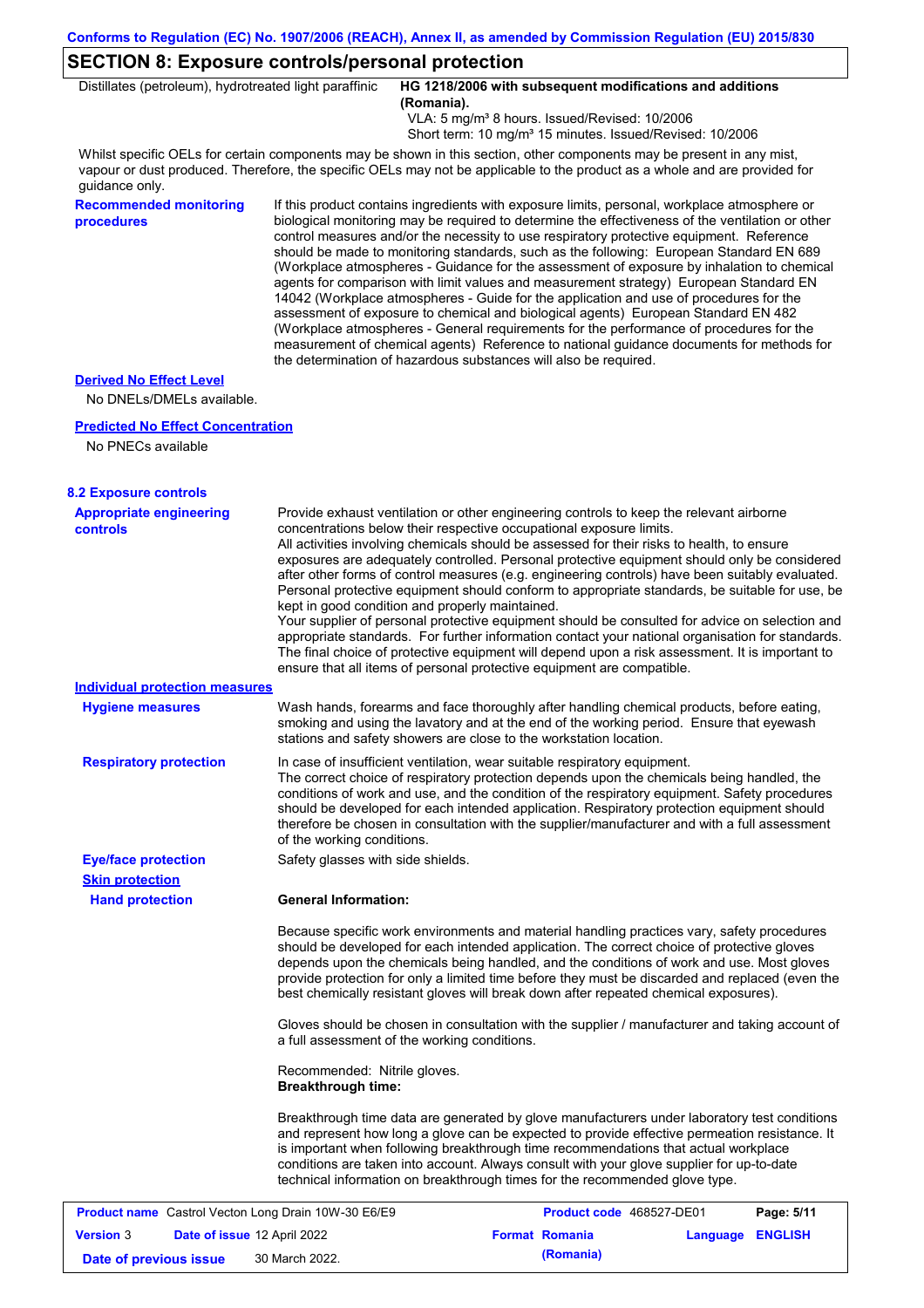# **SECTION 8: Exposure controls/personal protection**

Our recommendations on the selection of gloves are as follows:

Continuous contact:

|                                           | Gloves with a minimum breakthrough time of 240 minutes, or >480 minutes if suitable gloves<br>can be obtained.<br>If suitable gloves are not available to offer that level of protection, gloves with shorter<br>breakthrough times may be acceptable as long as appropriate glove maintenance and<br>replacement regimes are determined and adhered to.                                                                                                                                                                                                                                                                                                                              |
|-------------------------------------------|---------------------------------------------------------------------------------------------------------------------------------------------------------------------------------------------------------------------------------------------------------------------------------------------------------------------------------------------------------------------------------------------------------------------------------------------------------------------------------------------------------------------------------------------------------------------------------------------------------------------------------------------------------------------------------------|
|                                           | Short-term / splash protection:                                                                                                                                                                                                                                                                                                                                                                                                                                                                                                                                                                                                                                                       |
|                                           | Recommended breakthrough times as above.<br>It is recognised that for short-term, transient exposures, gloves with shorter breakthrough times<br>may commonly be used. Therefore, appropriate maintenance and replacement regimes must<br>be determined and rigorously followed.                                                                                                                                                                                                                                                                                                                                                                                                      |
|                                           | <b>Glove Thickness:</b>                                                                                                                                                                                                                                                                                                                                                                                                                                                                                                                                                                                                                                                               |
|                                           | For general applications, we recommend gloves with a thickness typically greater than 0.35 mm.                                                                                                                                                                                                                                                                                                                                                                                                                                                                                                                                                                                        |
|                                           | It should be emphasised that glove thickness is not necessarily a good predictor of glove<br>resistance to a specific chemical, as the permeation efficiency of the glove will be dependent<br>on the exact composition of the glove material. Therefore, glove selection should also be based<br>on consideration of the task requirements and knowledge of breakthrough times.<br>Glove thickness may also vary depending on the glove manufacturer, the glove type and the<br>glove model. Therefore, the manufacturers' technical data should always be taken into account<br>to ensure selection of the most appropriate glove for the task.                                     |
|                                           | Note: Depending on the activity being conducted, gloves of varying thickness may be required<br>for specific tasks. For example:                                                                                                                                                                                                                                                                                                                                                                                                                                                                                                                                                      |
|                                           | • Thinner gloves (down to 0.1 mm or less) may be required where a high degree of manual<br>dexterity is needed. However, these gloves are only likely to give short duration protection and<br>would normally be just for single use applications, then disposed of.                                                                                                                                                                                                                                                                                                                                                                                                                  |
|                                           | • Thicker gloves (up to 3 mm or more) may be required where there is a mechanical (as well<br>as a chemical) risk i.e. where there is abrasion or puncture potential.                                                                                                                                                                                                                                                                                                                                                                                                                                                                                                                 |
| <b>Skin and body</b>                      | Use of protective clothing is good industrial practice.<br>Personal protective equipment for the body should be selected based on the task being<br>performed and the risks involved and should be approved by a specialist before handling this<br>product.<br>Cotton or polyester/cotton overalls will only provide protection against light superficial<br>contamination that will not soak through to the skin. Overalls should be laundered on a regular<br>basis. When the risk of skin exposure is high (e.g. when cleaning up spillages or if there is a<br>risk of splashing) then chemical resistant aprons and/or impervious chemical suits and boots<br>will be required. |
| <b>Refer to standards:</b>                | Respiratory protection: EN 529<br>Gloves: EN 420, EN 374<br>Eye protection: EN 166<br>Filtering half-mask: EN 149<br>Filtering half-mask with valve: EN 405<br>Half-mask: EN 140 plus filter<br>Full-face mask: EN 136 plus filter<br>Particulate filters: EN 143<br>Gas/combined filters: EN 14387                                                                                                                                                                                                                                                                                                                                                                                   |
| <b>Environmental exposure</b><br>controls | Emissions from ventilation or work process equipment should be checked to ensure they<br>comply with the requirements of environmental protection legislation. In some cases, fume<br>scrubbers, filters or engineering modifications to the process equipment will be necessary to<br>reduce emissions to acceptable levels.                                                                                                                                                                                                                                                                                                                                                         |

### **SECTION 9: Physical and chemical properties**

The conditions of measurement of all properties are at standard temperature and pressure unless otherwise indicated.

#### **9.1 Information on basic physical and chemical properties**

| <b>Appearance</b>      |                                                            |                          |          |                |
|------------------------|------------------------------------------------------------|--------------------------|----------|----------------|
| <b>Physical state</b>  | Liguid.                                                    |                          |          |                |
| <b>Colour</b>          | Amber.                                                     |                          |          |                |
|                        | <b>Product name</b> Castrol Vecton Long Drain 10W-30 E6/E9 | Product code 468527-DE01 |          | Page: 6/11     |
| <b>Version 3</b>       | Date of issue 12 April 2022                                | <b>Format Romania</b>    | Language | <b>ENGLISH</b> |
| Date of previous issue | 30 March 2022.                                             | (Romania)                |          |                |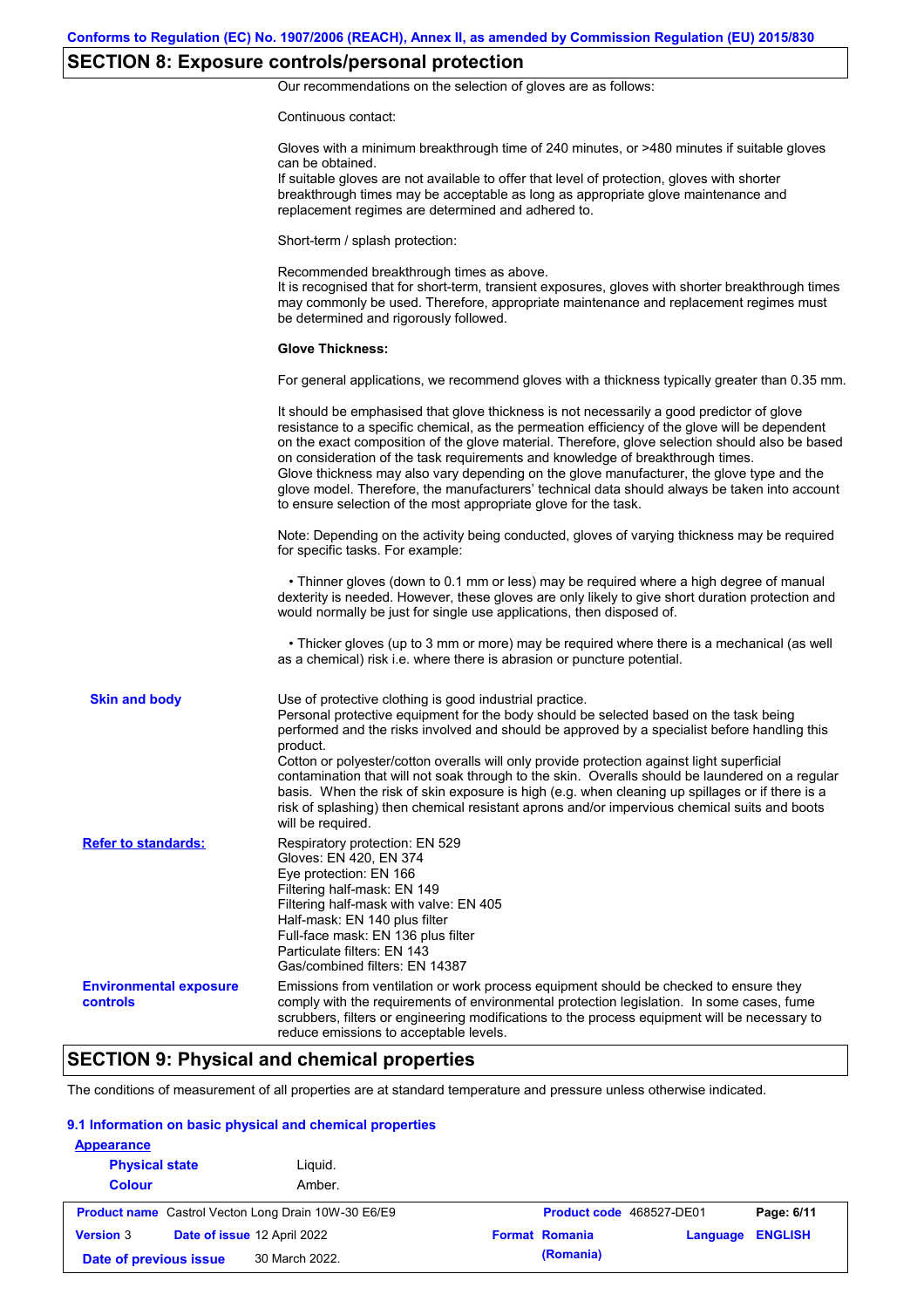| <b>Odour</b>                                           | Not available.                                                                                                                            |        |         |                         |          |               |                         |
|--------------------------------------------------------|-------------------------------------------------------------------------------------------------------------------------------------------|--------|---------|-------------------------|----------|---------------|-------------------------|
| <b>Odour threshold</b>                                 | Not available.                                                                                                                            |        |         |                         |          |               |                         |
| pH                                                     | Not applicable.                                                                                                                           |        |         |                         |          |               |                         |
| <b>Melting point/freezing point</b>                    | Not available.                                                                                                                            |        |         |                         |          |               |                         |
| <b>Initial boiling point and boiling</b><br>range      | Not available.                                                                                                                            |        |         |                         |          |               |                         |
| <b>Pour point</b>                                      | $-42 °C$                                                                                                                                  |        |         |                         |          |               |                         |
| <b>Flash point</b>                                     | Open cup: 232°C (449.6°F) [Cleveland]                                                                                                     |        |         |                         |          |               |                         |
| <b>Evaporation rate</b>                                | Not available.                                                                                                                            |        |         |                         |          |               |                         |
| <b>Flammability (solid, gas)</b>                       | Not available.                                                                                                                            |        |         |                         |          |               |                         |
| <b>Upper/lower flammability or</b><br>explosive limits | Not available.                                                                                                                            |        |         |                         |          |               |                         |
| <b>Vapour pressure</b>                                 | Not available.                                                                                                                            |        |         |                         |          |               |                         |
|                                                        |                                                                                                                                           |        |         | Vapour Pressure at 20°C |          |               | Vapour pressure at 50°C |
|                                                        | <b>Ingredient name</b>                                                                                                                    | mm Hg  | kPa     | <b>Method</b>           | mm<br>Hg | kPa           | <b>Method</b>           |
|                                                        | Distillates (petroleum),<br>hydrotreated heavy<br>paraffinic                                                                              | < 0.08 | < 0.011 | <b>ASTM D 5191</b>      |          |               |                         |
|                                                        | Lubricating oils<br>(petroleum), C20-50,<br>hydrotreated neutral oil-<br>based                                                            | < 0.08 | < 0.011 | <b>ASTM D 5191</b>      |          |               |                         |
|                                                        | Distillates (petroleum),<br>solvent-dewaxed<br>heavy paraffinic                                                                           | < 0.08 | < 0.011 | <b>ASTM D 5191</b>      |          |               |                         |
|                                                        | Distillates (petroleum),<br>hydrotreated light<br>paraffinic                                                                              | < 0.08 | < 0.011 | <b>ASTM D 5191</b>      |          |               |                         |
| <b>Vapour density</b>                                  | Not available.                                                                                                                            |        |         |                         |          |               |                         |
| <b>Relative density</b>                                | Not available.                                                                                                                            |        |         |                         |          |               |                         |
| <b>Density</b>                                         | <1000 kg/m <sup>3</sup> (<1 g/cm <sup>3</sup> ) at 15°C                                                                                   |        |         |                         |          |               |                         |
| <b>Solubility(ies)</b>                                 | insoluble in water.                                                                                                                       |        |         |                         |          |               |                         |
| <b>Partition coefficient: n-octanol/</b><br>water      | Not applicable.                                                                                                                           |        |         |                         |          |               |                         |
| <b>Auto-ignition temperature</b>                       | <b>Ingredient name</b>                                                                                                                    |        | °C      | °F                      |          | <b>Method</b> |                         |
|                                                        | reaction mass of isomers of:<br>C7-9-alkyl 3-(3,5-di-tert-butyl-<br>4-hydroxyphenyl) propionate                                           |        | 365     | 689                     |          |               |                         |
| <b>Decomposition temperature</b>                       | Not available.                                                                                                                            |        |         |                         |          |               |                         |
| <b>Viscosity</b>                                       | Kinematic: 83.4 mm <sup>2</sup> /s (83.4 cSt) at $40^{\circ}$ C<br>Kinematic: 11.7 to 12.5 mm <sup>2</sup> /s (11.7 to 12.5 cSt) at 100°C |        |         |                         |          |               |                         |
| <b>Explosive properties</b>                            | Not available.                                                                                                                            |        |         |                         |          |               |                         |
| <b>Oxidising properties</b>                            | Not available.                                                                                                                            |        |         |                         |          |               |                         |

**9.2 Other information** No additional information. **Median particle size** Not applicable.

### **SECTION 10: Stability and reactivity**

| <b>10.1 Reactivity</b>                                     |                                                          | No specific test data available for this product. Refer to Conditions to avoid and Incompatible<br>materials for additional information.                                |                                 |          |                |  |
|------------------------------------------------------------|----------------------------------------------------------|-------------------------------------------------------------------------------------------------------------------------------------------------------------------------|---------------------------------|----------|----------------|--|
| <b>10.2 Chemical stability</b>                             | The product is stable.                                   |                                                                                                                                                                         |                                 |          |                |  |
| <b>10.3 Possibility of</b><br>hazardous reactions          |                                                          | Under normal conditions of storage and use, hazardous reactions will not occur.<br>Under normal conditions of storage and use, hazardous polymerisation will not occur. |                                 |          |                |  |
| <b>10.4 Conditions to avoid</b>                            | Avoid all possible sources of ignition (spark or flame). |                                                                                                                                                                         |                                 |          |                |  |
| <b>Product name</b> Castrol Vecton Long Drain 10W-30 E6/E9 |                                                          |                                                                                                                                                                         | <b>Product code</b> 468527-DE01 |          | Page: 7/11     |  |
| <b>Version 3</b>                                           | Date of issue 12 April 2022                              |                                                                                                                                                                         | <b>Format Romania</b>           | Language | <b>ENGLISH</b> |  |
|                                                            |                                                          |                                                                                                                                                                         | (Romania)                       |          |                |  |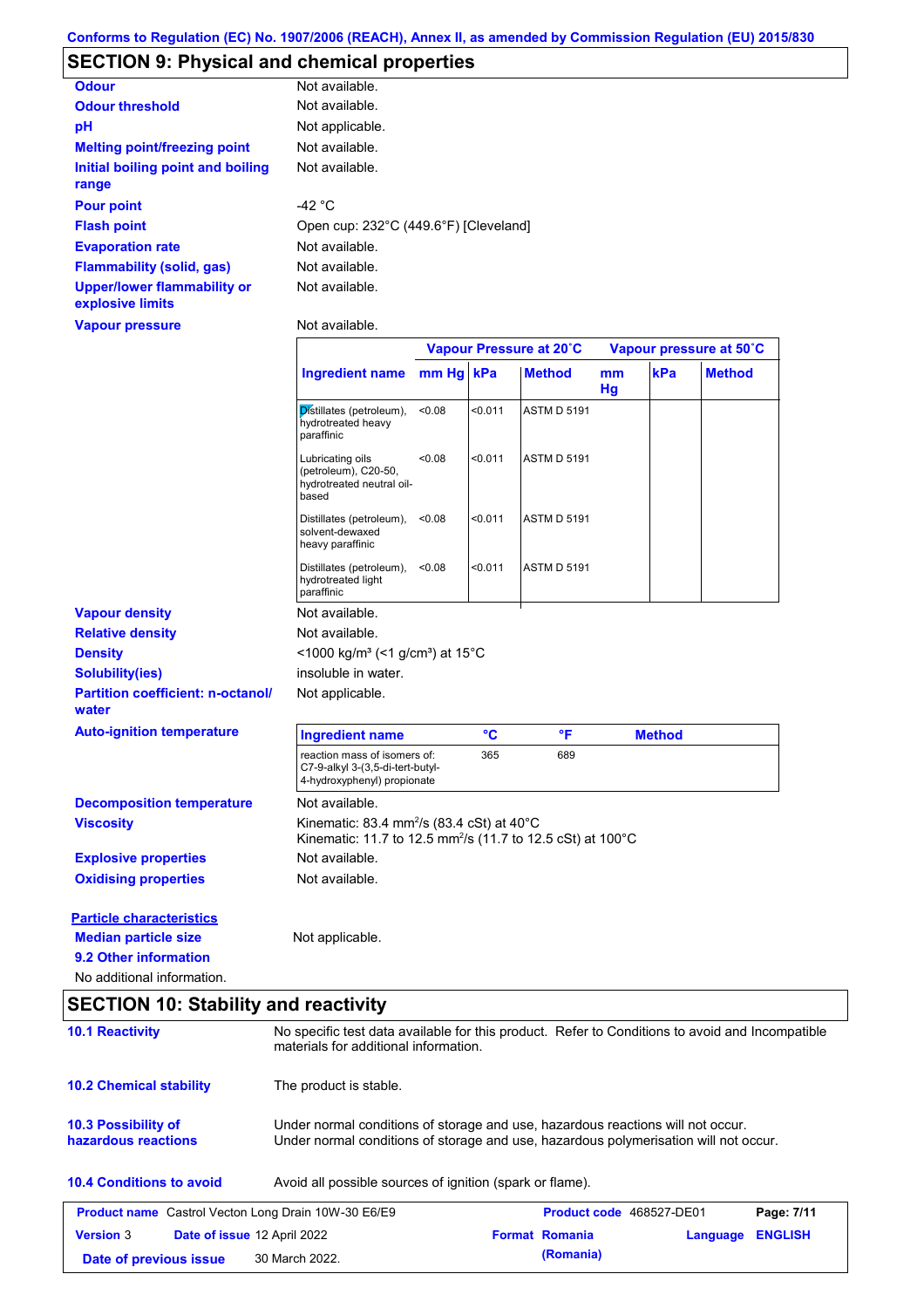|                                                    | Conforms to Regulation (EC) No. 1907/2006 (REACH), Annex II, as amended by Commission Regulation (EU) 2015/830                                                                                                                                                                                                                                                                                           |
|----------------------------------------------------|----------------------------------------------------------------------------------------------------------------------------------------------------------------------------------------------------------------------------------------------------------------------------------------------------------------------------------------------------------------------------------------------------------|
| <b>SECTION 10: Stability and reactivity</b>        |                                                                                                                                                                                                                                                                                                                                                                                                          |
| 10.5 Incompatible materials                        | Reactive or incompatible with the following materials: oxidising materials.                                                                                                                                                                                                                                                                                                                              |
| <b>10.6 Hazardous</b><br>decomposition products    | Under normal conditions of storage and use, hazardous decomposition products should not be<br>produced.                                                                                                                                                                                                                                                                                                  |
| <b>SECTION 11: Toxicological information</b>       |                                                                                                                                                                                                                                                                                                                                                                                                          |
| 11.1 Information on toxicological effects          |                                                                                                                                                                                                                                                                                                                                                                                                          |
| <b>Acute toxicity estimates</b><br>Not available.  |                                                                                                                                                                                                                                                                                                                                                                                                          |
| <b>Information on likely</b><br>routes of exposure | Routes of entry anticipated: Dermal, Inhalation.                                                                                                                                                                                                                                                                                                                                                         |
| <b>Potential acute health effects</b>              |                                                                                                                                                                                                                                                                                                                                                                                                          |
| <b>Inhalation</b>                                  | Exposure to decomposition products may cause a health hazard. Serious effects may be<br>delayed following exposure.                                                                                                                                                                                                                                                                                      |
| <b>Ingestion</b>                                   | No known significant effects or critical hazards.                                                                                                                                                                                                                                                                                                                                                        |
| <b>Skin contact</b>                                | Defatting to the skin. May cause skin dryness and irritation.                                                                                                                                                                                                                                                                                                                                            |
| <b>Eye contact</b>                                 | No known significant effects or critical hazards.                                                                                                                                                                                                                                                                                                                                                        |
|                                                    | <b>Symptoms related to the physical, chemical and toxicological characteristics</b>                                                                                                                                                                                                                                                                                                                      |
| <b>Inhalation</b>                                  | No specific data.                                                                                                                                                                                                                                                                                                                                                                                        |
| <b>Ingestion</b>                                   | No specific data.                                                                                                                                                                                                                                                                                                                                                                                        |
| <b>Skin contact</b>                                | Adverse symptoms may include the following:<br>irritation<br>dryness<br>cracking                                                                                                                                                                                                                                                                                                                         |
| <b>Eye contact</b>                                 | No specific data.                                                                                                                                                                                                                                                                                                                                                                                        |
|                                                    | Delayed and immediate effects as well as chronic effects from short and long-term exposure                                                                                                                                                                                                                                                                                                               |
| <b>Inhalation</b>                                  | Overexposure to the inhalation of airborne droplets or aerosols may cause irritation of the<br>respiratory tract.                                                                                                                                                                                                                                                                                        |
| <b>Ingestion</b>                                   | Ingestion of large quantities may cause nausea and diarrhoea.                                                                                                                                                                                                                                                                                                                                            |
| <b>Skin contact</b>                                | Prolonged or repeated contact can defat the skin and lead to irritation and/or dermatitis.                                                                                                                                                                                                                                                                                                               |
| <b>Eye contact</b>                                 | Potential risk of transient stinging or redness if accidental eye contact occurs.                                                                                                                                                                                                                                                                                                                        |
| <b>Potential chronic health effects</b>            |                                                                                                                                                                                                                                                                                                                                                                                                          |
| General                                            | USED ENGINE OILS<br>Combustion products resulting from the operation of internal combustion engines contaminate<br>engine oils during use. Used engine oil may contain hazardous components which have the<br>potential to cause skin cancer. Frequent or prolonged contact with all types and makes of used<br>engine oil must therefore be avoided and a high standard of personal hygiene maintained. |
| <b>Carcinogenicity</b>                             | No known significant effects or critical hazards.                                                                                                                                                                                                                                                                                                                                                        |
| <b>Mutagenicity</b>                                | No known significant effects or critical hazards.                                                                                                                                                                                                                                                                                                                                                        |
| <b>Developmental effects</b>                       | No known significant effects or critical hazards.                                                                                                                                                                                                                                                                                                                                                        |
| <b>Fertility effects</b>                           | No known significant effects or critical hazards.                                                                                                                                                                                                                                                                                                                                                        |

### **SECTION 12: Ecological information**

**12.1 Toxicity Environmental hazards** Not classified as dangerous

### **12.2 Persistence and degradability**

Expected to be biodegradable.

### **12.3 Bioaccumulative potential**

This product is not expected to bioaccumulate through food chains in the environment.

### **12.4 Mobility in soil**

| A.T MUUNINIY IN JUN                                     |                                                                      |
|---------------------------------------------------------|----------------------------------------------------------------------|
| <b>Soil/water partition</b><br><b>coefficient (Koc)</b> | Not available.                                                       |
| <b>Mobility</b>                                         | Spillages may penetrate the soil causing ground water contamination. |

|                        | <b>Product name</b> Castrol Vecton Long Drain 10W-30 E6/E9 | <b>Product code</b> 468527-DE01 |                         | Page: 8/11 |
|------------------------|------------------------------------------------------------|---------------------------------|-------------------------|------------|
| <b>Version 3</b>       | <b>Date of issue 12 April 2022</b>                         | <b>Format Romania</b>           | <b>Language ENGLISH</b> |            |
| Date of previous issue | 30 March 2022.                                             | (Romania)                       |                         |            |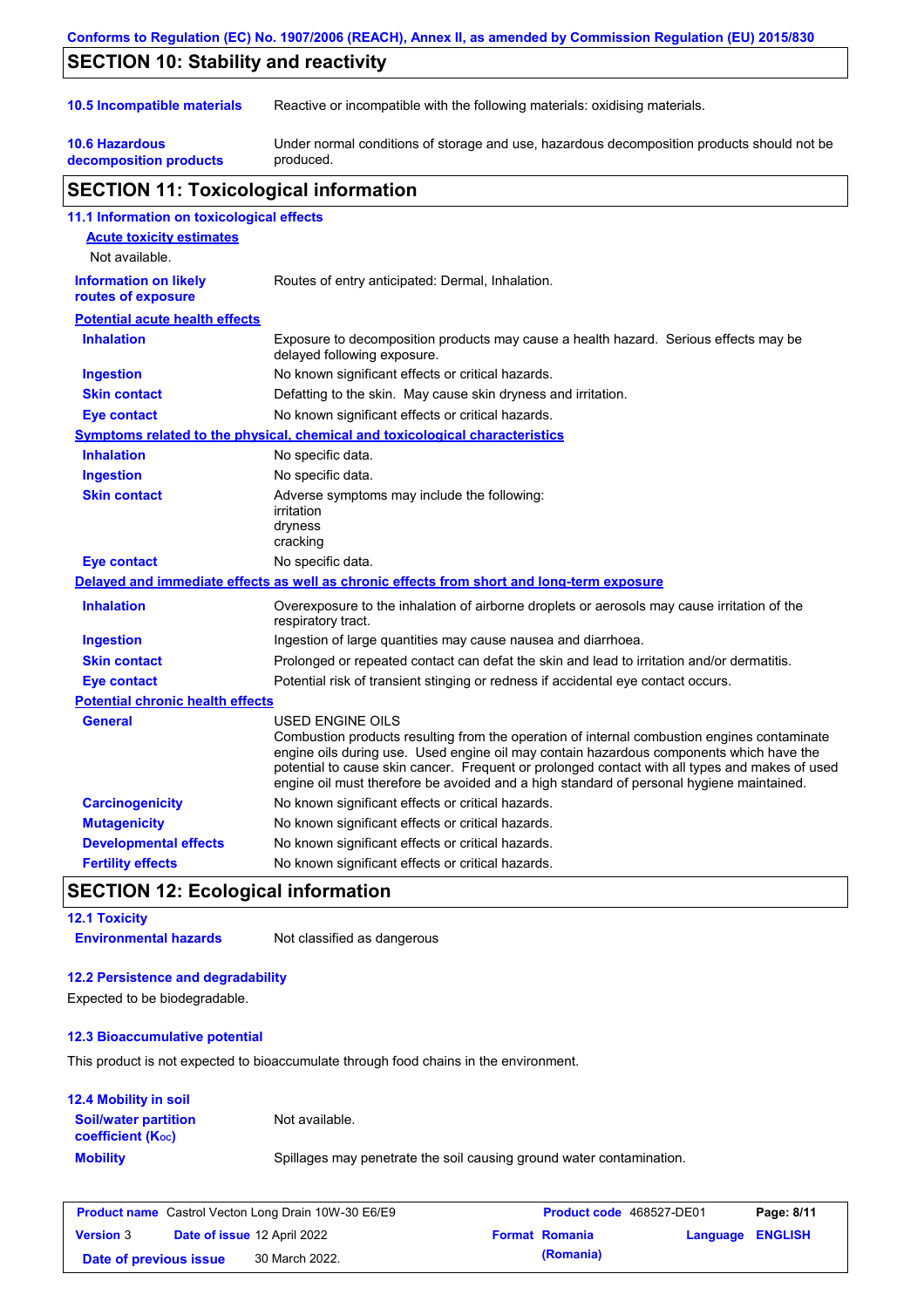| Conforms to Regulation (EC) No. 1907/2006 (REACH), Annex II, as amended by Commission Regulation (EU) 2015/830 |  |
|----------------------------------------------------------------------------------------------------------------|--|
|----------------------------------------------------------------------------------------------------------------|--|

### **SECTION 12: Ecological information**

**12.5 Results of PBT and vPvB assessment**

Product does not meet the criteria for PBT or vPvB according to Regulation (EC) No. 1907/2006, Annex XIII.

#### **12.6 Other adverse effects**

**Other ecological information**

Spills may form a film on water surfaces causing physical damage to organisms. Oxygen transfer could also be impaired.

### **SECTION 13: Disposal considerations**

### **European waste catalogue (EWC) Hazardous waste** Yes. Where possible, arrange for product to be recycled. Dispose of via an authorised person/ licensed waste disposal contractor in accordance with local regulations. **Methods of disposal 13.1 Waste treatment methods Product Waste code Waste designation** 13 02 05\* mineral-based non-chlorinated engine, gear and lubricating oils

However, deviation from the intended use and/or the presence of any potential contaminants may require an alternative waste disposal code to be assigned by the end user.

#### **Packaging**

| <b>Methods of disposal</b> | Where possible, arrange for product to be recycled. Dispose of via an authorised person/<br>licensed waste disposal contractor in accordance with local regulations.                                                                    |
|----------------------------|-----------------------------------------------------------------------------------------------------------------------------------------------------------------------------------------------------------------------------------------|
| <b>Special precautions</b> | This material and its container must be disposed of in a safe way. Empty containers or liners<br>may retain some product residues. Avoid dispersal of spilt material and runoff and contact with<br>soil, waterways, drains and sewers. |
| <b>References</b>          | Commission 2014/955/EU<br>Directive 2008/98/EC                                                                                                                                                                                          |

# **SECTION 14: Transport information**

|                                           | <b>ADR/RID</b> | <b>ADN</b>     | <b>IMDG</b>    | <b>IATA</b>    |
|-------------------------------------------|----------------|----------------|----------------|----------------|
| 14.1 UN number                            | Not regulated. | Not regulated. | Not regulated. | Not regulated. |
| 14.2 UN proper<br>shipping name           |                |                |                |                |
| <b>14.3 Transport</b><br>hazard class(es) |                |                |                |                |
| 14.4 Packing<br>group                     |                |                |                |                |
| 14.5<br><b>Environmental</b><br>hazards   | No.            | No.            | No.            | No.            |
| <b>Additional</b><br>information          |                |                |                |                |

**14.6 Special precautions for user** Not available.

**14.7 Transport in bulk according to IMO** 

**instruments**

Not available.

**Product name** Castrol Vecton Long Drain 10W-30 E6/E9 **Product code** 468527-DE01 **Page: 9/11 Version** 3 **Date of issue** 12 April 2022 **Date of previous issue** 30 March 2022.

| Product code 468527-DE01 |                  | Page: 9/11 |
|--------------------------|------------------|------------|
| <b>Format Romania</b>    | Language ENGLISH |            |
| (Romania)                |                  |            |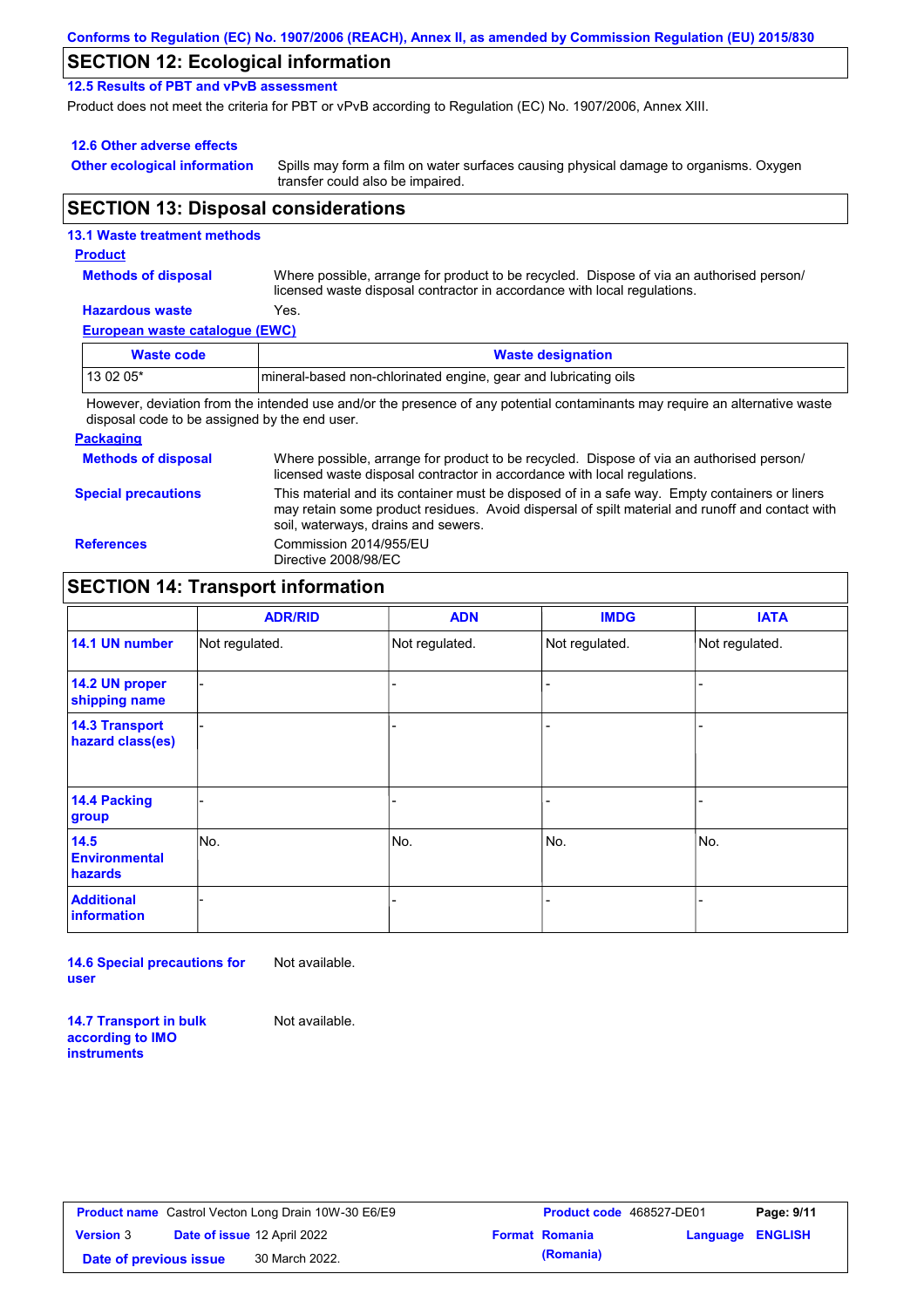### **SECTION 15: Regulatory information**

|                                                                                                                                                          | 15.1 Safety, health and environmental regulations/legislation specific for the substance or mixture                                                                                       |
|----------------------------------------------------------------------------------------------------------------------------------------------------------|-------------------------------------------------------------------------------------------------------------------------------------------------------------------------------------------|
| EU Regulation (EC) No. 1907/2006 (REACH)                                                                                                                 |                                                                                                                                                                                           |
|                                                                                                                                                          | <b>Annex XIV - List of substances subject to authorisation</b>                                                                                                                            |
| <b>Annex XIV</b>                                                                                                                                         |                                                                                                                                                                                           |
| None of the components are listed.                                                                                                                       |                                                                                                                                                                                           |
| <b>Substances of very high concern</b>                                                                                                                   |                                                                                                                                                                                           |
| None of the components are listed.                                                                                                                       |                                                                                                                                                                                           |
| EU Requlation (EC) No. 1907/2006 (REACH)                                                                                                                 |                                                                                                                                                                                           |
| <b>Annex XVII - Restrictions</b><br>on the manufacture,<br>placing on the market<br>and use of certain<br>dangerous substances,<br>mixtures and articles | Not applicable.                                                                                                                                                                           |
| <b>Other regulations</b>                                                                                                                                 |                                                                                                                                                                                           |
| <b>REACH Status</b>                                                                                                                                      | The company, as identified in Section 1, sells this product in the EU in compliance with the<br>current requirements of REACH.                                                            |
| <b>United States inventory</b><br>(TSCA 8b)                                                                                                              | All components are active or exempted.                                                                                                                                                    |
| <b>Australia inventory (AIIC)</b>                                                                                                                        | All components are listed or exempted.                                                                                                                                                    |
| <b>Canada inventory</b>                                                                                                                                  | All components are listed or exempted.                                                                                                                                                    |
| <b>China inventory (IECSC)</b>                                                                                                                           | At least one component is not listed.                                                                                                                                                     |
| <b>Japan inventory (CSCL)</b>                                                                                                                            | All components are listed or exempted.                                                                                                                                                    |
| <b>Korea inventory (KECI)</b>                                                                                                                            | All components are listed or exempted.                                                                                                                                                    |
| <b>Philippines inventory</b><br>(PICCS)                                                                                                                  | At least one component is not listed.                                                                                                                                                     |
| <b>Taiwan Chemical</b><br><b>Substances Inventory</b><br>(TCSI)                                                                                          | All components are listed or exempted.                                                                                                                                                    |
| Ozone depleting substances (1005/2009/EU)<br>Not listed.                                                                                                 |                                                                                                                                                                                           |
| Prior Informed Consent (PIC) (649/2012/EU)<br>Not listed.                                                                                                |                                                                                                                                                                                           |
| <b>Persistent Organic Pollutants</b><br>Not listed.                                                                                                      |                                                                                                                                                                                           |
| <b>EU - Water framework directive - Priority substances</b>                                                                                              |                                                                                                                                                                                           |
| None of the components are listed.                                                                                                                       |                                                                                                                                                                                           |
| <b>Seveso Directive</b>                                                                                                                                  |                                                                                                                                                                                           |
| This product is not controlled under the Seveso Directive.                                                                                               |                                                                                                                                                                                           |
| <b>15.2 Chemical safety</b><br>assessment                                                                                                                | A Chemical Safety Assessment has been carried out for one or more of the substances within<br>this mixture. A Chemical Safety Assessment has not been carried out for the mixture itself. |

# **SECTION 16: Other information**

| <b>Abbreviations and acronyms</b> | ADN = European Provisions concerning the International Carriage of Dangerous Goods by<br>Inland Waterway |  |  |  |
|-----------------------------------|----------------------------------------------------------------------------------------------------------|--|--|--|
|                                   | ADR = The European Agreement concerning the International Carriage of Dangerous Goods by                 |  |  |  |
|                                   | Road                                                                                                     |  |  |  |
|                                   | $ATE =$ Acute Toxicity Estimate                                                                          |  |  |  |
|                                   | <b>BCF</b> = Bioconcentration Factor                                                                     |  |  |  |
|                                   | CAS = Chemical Abstracts Service                                                                         |  |  |  |
|                                   | CLP = Classification, Labelling and Packaging Regulation [Regulation (EC) No. 1272/2008]                 |  |  |  |
|                                   | CSA = Chemical Safety Assessment                                                                         |  |  |  |
|                                   | CSR = Chemical Safety Report                                                                             |  |  |  |
|                                   | <b>DMEL = Derived Minimal Effect Level</b>                                                               |  |  |  |
|                                   | DNEL = Derived No Effect Level                                                                           |  |  |  |
|                                   | EINECS = European Inventory of Existing Commercial chemical Substances                                   |  |  |  |
|                                   | ES = Exposure Scenario                                                                                   |  |  |  |
|                                   |                                                                                                          |  |  |  |

| <b>Product name</b> Castrol Vecton Long Drain 10W-30 E6/E9 |  |                             | <b>Product code</b> 468527-DE01 | Page: 10/11           |          |                |
|------------------------------------------------------------|--|-----------------------------|---------------------------------|-----------------------|----------|----------------|
| <b>Version 3</b>                                           |  | Date of issue 12 April 2022 |                                 | <b>Format Romania</b> | Language | <b>ENGLISH</b> |
| Date of previous issue                                     |  | 30 March 2022.              |                                 | (Romania)             |          |                |